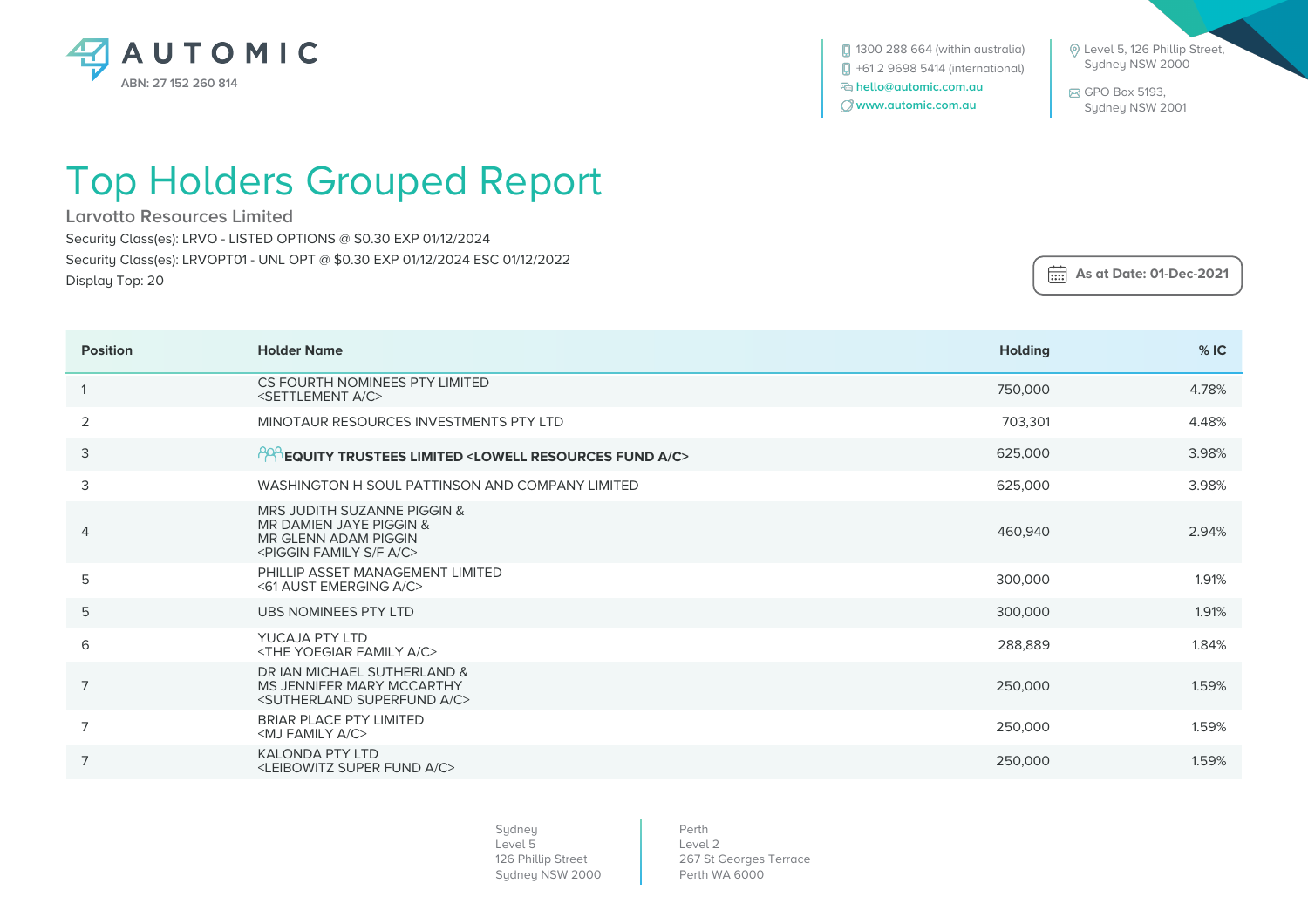

**0** 1300 288 664 (within australia) +61 2 9698 5414 (international)  **hello@automic.com.au www.automic.com.au**

 Level 5, 126 Phillip Street, Sydney NSW 2000

 GPO Box 5193, Sydney NSW 2001

| <b>Position</b> | <b>Holder Name</b>                                                             | <b>Holding</b> | %IC   |
|-----------------|--------------------------------------------------------------------------------|----------------|-------|
| $\overline{7}$  | <b>JOYGLENICE PTY LTD</b><br><gj a="" c="" mcintyre="" pension=""></gj>        | 250,000        | 1.59% |
| $\overline{7}$  | MR WILLIAM RICHARD BROWN                                                       | 250,000        | 1.59% |
| 8               | MR AARON GEORGE DURRANT &<br><b>MRS RUTH DURRANT</b>                           | 230,471        | 1.47% |
| 9               | HSBC CUSTODY NOMINEES (AUSTRALIA) LIMITED - A/C 2                              | 200,000        | 1.27% |
| 10              | HSBC CUSTODY NOMINEES (AUSTRALIA) LIMITED                                      | 187,500        | 1.19% |
| 11              | <b>EVERGEM PTY LTD</b><br><the a="" c="" evergem="" unit=""></the>             | 175,000        | 1.11% |
| 12              | SARISAN CONSULTANTS PTY LTD<br><mcguigan a="" c="" family=""></mcguigan>       | 144,445        | 0.92% |
| 13              | <b>PPP FLOREANT AMBO PTY LTD <rezos a="" c="" family="" super=""></rezos></b>  | 125,000        | 0.80% |
| 13              | <b>CITICORP NOMINEES PTY LIMITED</b>                                           | 125,000        | 0.80% |
| 13              | <b>MRS LAI SUN KEANE</b>                                                       | 125,000        | 0.80% |
| 13              | MR MATTHEW LEIBOWITZ                                                           | 125,000        | 0.80% |
| 13              | SANDCHIP PTY LTD<br><rabin a="" c="" family=""></rabin>                        | 125,000        | 0.80% |
| 13              | MYSUPERSUPERVISOR PTY LTD<br><jack a="" c="" fund="" percy="" super=""></jack> | 125,000        | 0.80% |
| 13              | MR GLENN MAXWELL MCKAY                                                         | 125,000        | 0.80% |
| 13              | MS JANE LOUISE COLLINSON                                                       | 125,000        | 0.80% |
| 13              | <b>LINTERN PTY LTD</b><br><lep a="" c="" fund="" super=""></lep>               | 125,000        | 0.80% |
| 13              | BNP PARIBAS NOMINEES PTY LTD CANACCORD<br>$<$ DRP A/C $>$                      | 125,000        | 0.80% |
| 13              | <b>KISO HOLDINGS P/L</b><br><gary a="" c="" f="" levin="" s=""></gary>         | 125,000        | 0.80% |

Sydney Level 5 126 Phillip Street Sydney NSW 2000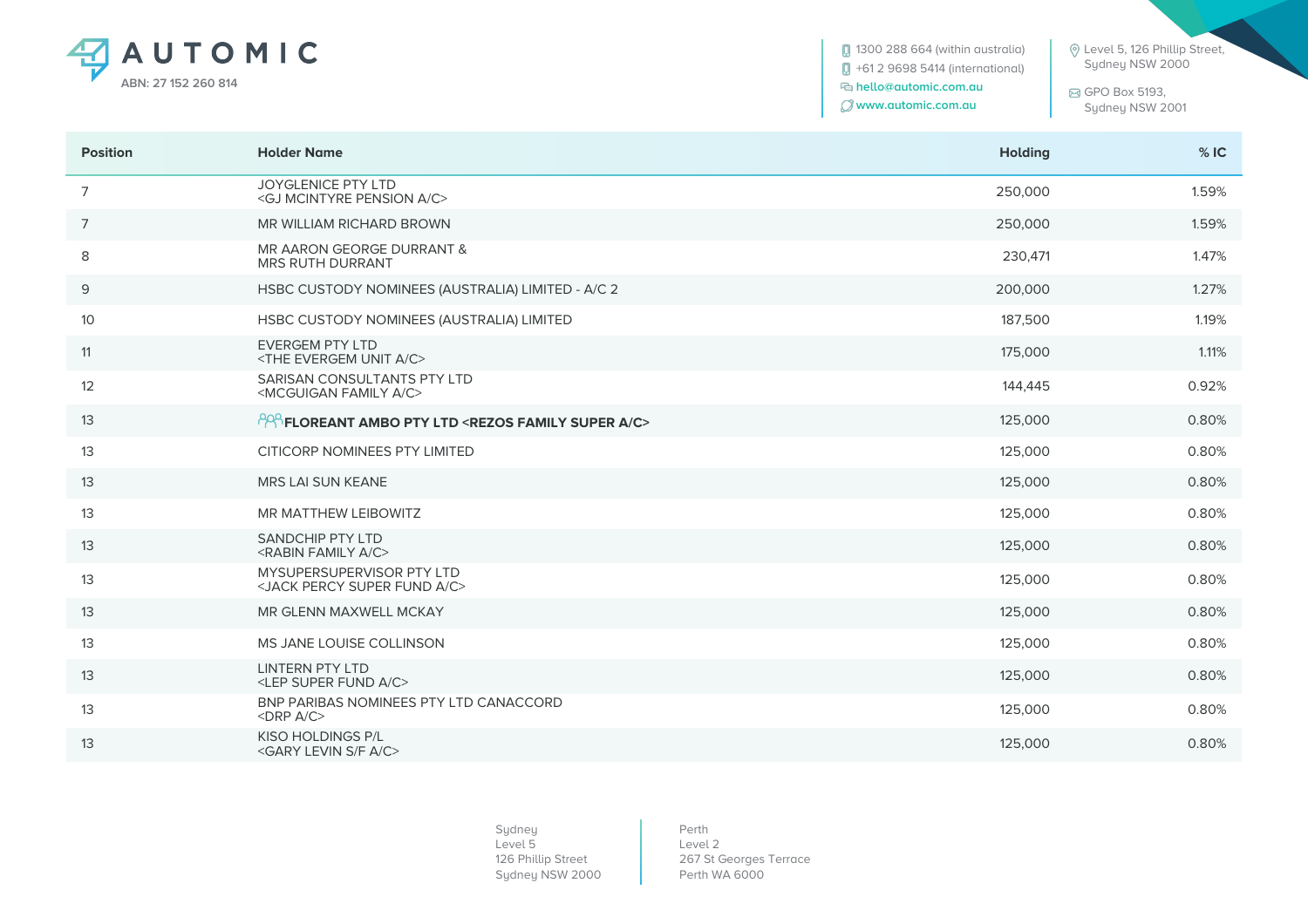

**[**] 1300 288 664 (within australia) +61 2 9698 5414 (international)  **hello@automic.com.au www.automic.com.au**

 Level 5, 126 Phillip Street, Sydney NSW 2000

 GPO Box 5193, Sydney NSW 2001

| <b>Position</b> | <b>Holder Name</b>                                                                                                      | <b>Holding</b> | %IC   |
|-----------------|-------------------------------------------------------------------------------------------------------------------------|----------------|-------|
| 13              | MRS GWENETH MCINTYRE                                                                                                    | 125,000        | 0.80% |
| 13              | <b>FIVEYEARSTIME PTY LTD</b><br><jlc a="" c="" fund="" super=""></jlc>                                                  | 125,000        | 0.80% |
| 13              | <b>BRIAR HALSTED PTY LIMITED</b><br><jm account="" f="" s=""></jm>                                                      | 125,000        | 0.80% |
| 13              | R HEEKS 2020 PTY LTD<br><heeks a="" c="" fund="" super=""></heeks>                                                      | 125,000        | 0.80% |
| 14              | DR LISE MARGARET ASHTON                                                                                                 | 115,236        | 0.73% |
| 14              | MR ABDUL FIROZE                                                                                                         | 115,236        | 0.73% |
| 14              | <b>DGJE PTY LTD</b><br><the a="" c="" fund="" penfold="" super=""></the>                                                | 115,236        | 0.73% |
| 15              | <b>WILLFISH SUPER PTY LTD</b><br><willfish a="" c="" fund="" super=""></willfish>                                       | 115,235        | 0.73% |
| 15              | WILLFISH INVESTMENTS PTY LTD<br><fisher a="" c="" family=""></fisher>                                                   | 115,235        | 0.73% |
| 16              | MR KING YUEN CHEUNG                                                                                                     | 112,500        | 0.72% |
| 17              | FORTUNE66 INVESTMENTS PTY LTD<br><fortune66 a="" c="" investments=""></fortune66>                                       | 100,000        | 0.64% |
| 17              | YOVICH & CO LIMITED                                                                                                     | 100,000        | 0.64% |
| 17              | MR WILLIAM HENRY HERNSTADT                                                                                              | 100,000        | 0.64% |
| 17              | <b>SCARHAM PTY LIMITED</b><br><kaufman a="" c="" family=""></kaufman>                                                   | 100,000        | 0.64% |
| 17              | MR LINDSAY GEORGE DUDFIELD &<br>MRS YVONNE SHEILA DOLING DUDFIELD<br><lg a="" c="" dudfield="" fund="" pension=""></lg> | 100,000        | 0.64% |
| 18              | URANUS INVESTMENTS PTY LIMITED                                                                                          | 96,297         | 0.61% |
| 19              | MR ALLAN WILLIAM BRADSHAW                                                                                               | 92,189         | 0.59% |
| 19              | <b>TUGUN PTY LTD</b><br><st a="" aubyn="" c="" fund="" super=""></st>                                                   | 92,189         | 0.59% |

Sydney Level 5 126 Phillip Street Sydney NSW 2000